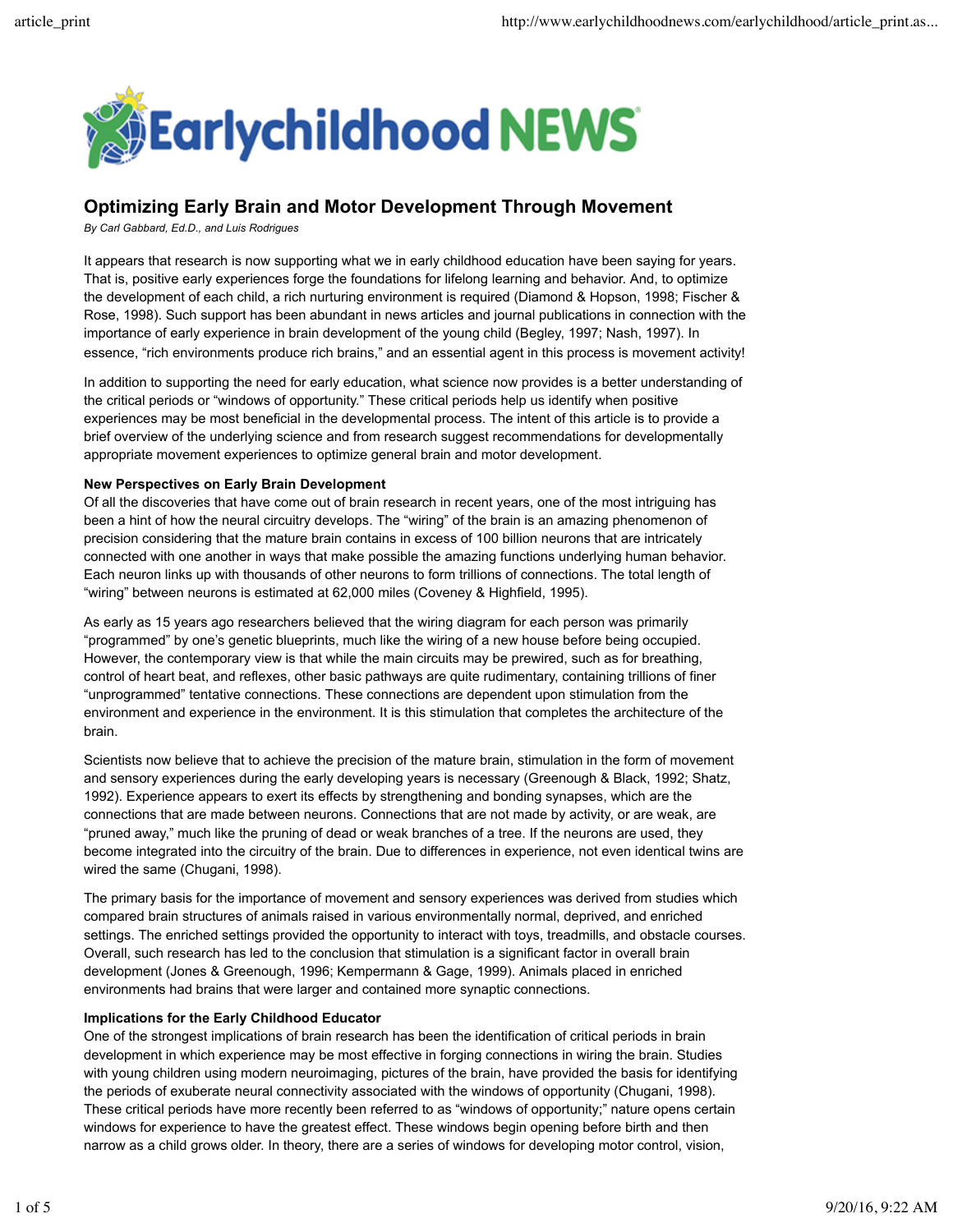language, feelings, etc. If a child misses an opportunity, his or her brain may not develop its circuitry to its full potential for a specific function. Does this mean that a child will be impaired? Not likely, except in abnormally deprived conditions. What we are talking about is "optimizing" individual development. As just noted, the hypothetical window narrows, it does not close shut, as some earlier studies had inferred. Considerable restructuring and learning takes place over adulthood.

## **Windows for Motor Development**

For basic gross-motor skills, the general window of opportunity appears to be open from the prenatal period to around age five. Once again, this is a period in which experience is vital to laying the "foundation" of brain circuits dedicated to motor control. The primary motor circuits that connect to the cerebellum, which controls posture and coordination, forge during the first two years. It is during this period that the child begins to gain considerable experience in the world as he or she "moves" about in the environment. Once again it is suggested that physical activity is a strong determinant in the early development of the brain, not just motor control. It seems reasonable that the critical period for finer muscle control and timing, which typically follow gross-motor development, would be open from shortly after birth to about age nine. This information has strong implications for developing the primary circuits needed for learning skills that require a high degree of manual dexterity, such as playing a musical instrument or performing precise manual operations. There is also speculation that the general window of opportunity for most behavioral functions narrows considerably around age 10 (Chugani, 1998).

## **What We Can Do**

As noted earlier, the general time frames for the windows of opportunity are still quite speculative. This is especially true in regard to the types and effects of specific movement activities. Nevertheless, few researchers would deny that early movement experiences are critical to optimal brain development. To be of maximum benefit, movement experiences should be introduced early in life and during the windows of opportunity. Certainly, this is not to say that such activities should not be stressed beyond the critical period. Motor skills enhance our lives at all ages and a positive attitude about habitual physical activity sets the foundation for a lifetime of good health.

Although it seems quite reasonable that a comprehensive developmentally appropriate movement program would be effective in enhancing early brain and motor skill development, the following recommendations are offered based on the research discussed.

- 1. Provide children with lots of sensory-motor experiences, especially of the visual-motor variety. This would include activities that integrate visual information with fine- and gross-motor movements. Such activities include striking, kicking, and catching.
- 2. Include a variety of basic gross-motor activities that involve postural control, coordination of movements, and locomotion – crawling, creeping, body rolling, and jumping. In addition to stimulating the general wiring patterns of these fundamental skills, moderate and vigorous intensity gross-motor activity provide the brain with its chief energy source, glucose. In essence, these activities increase blood flow, which feeds the brain and enhances neuronal connectivity during the critical period.
- 3. Combine movement activities and music. Although the jury is still out regarding the relationship between musical experience and specific academic achievement, the combination of music with movement presents an excellent learning medium for young children.
- 4. What follows are the recently released activity guidelines for children birth to five years and a brief description of appropriate movement activities for infants, toddlers, and preschoolers (NASPE, 2002).

## **Physical Activity Guidelines for Infants, Toddlers, and Preschoolers (NASPE, 2002)**

## **Infants (Birth–12 months)**

## **Guideline 1:**

Infants should interact with parents and/or caregivers in daily physical activities that are dedicated to promoting the exploration of their environment.

## **Guideline 2:**

Infants should be placed in safe settings that facilitate physical activity and do not restrict movement for prolonged periods of time.

## **Guideline 3:**

Infants' physical activity should promote the development of movement skills.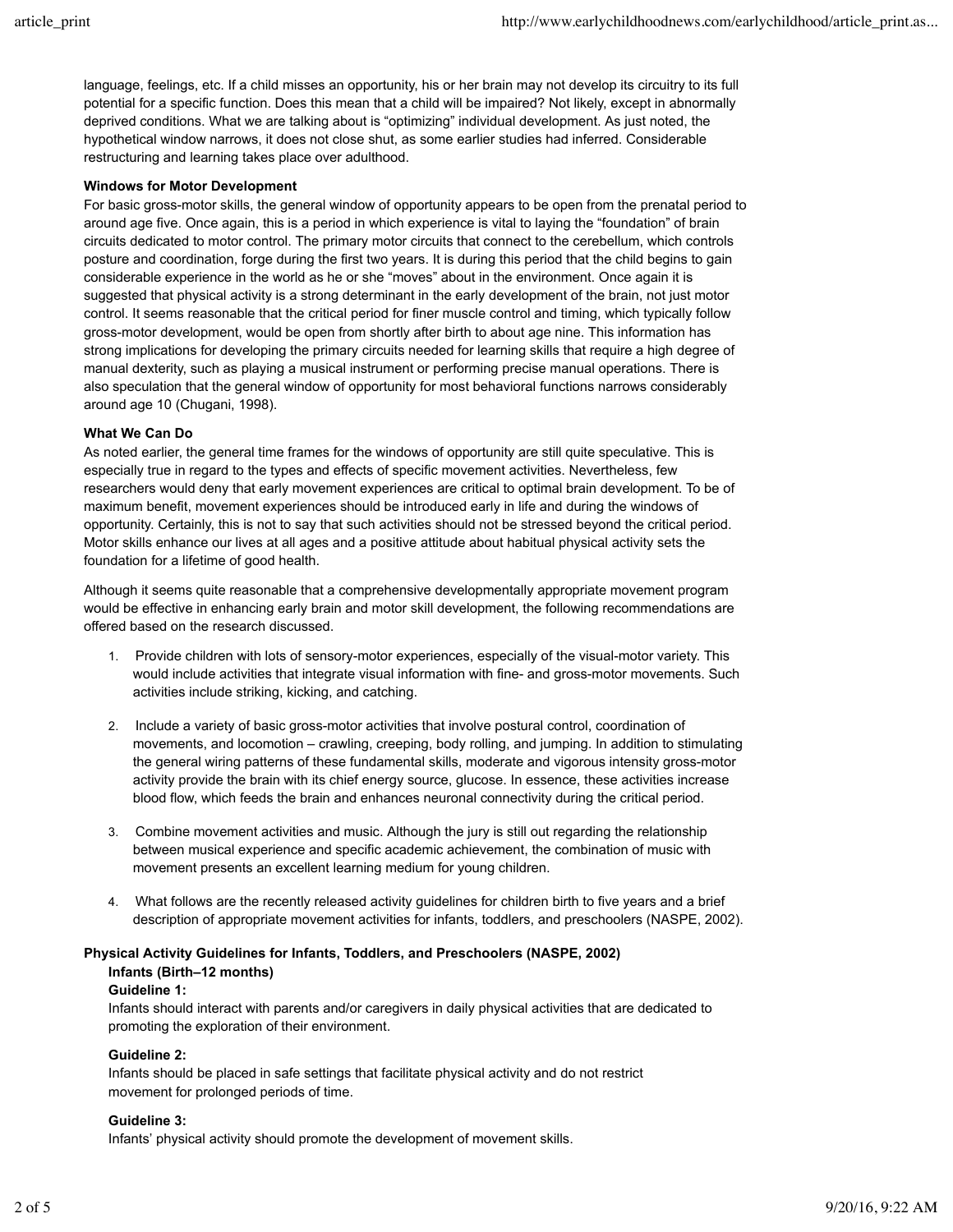### **Guideline 4:**

Infants should have an environment that meets or exceeds recommended safety standards for performing large muscle activities.

## **Guideline 5:**

Individuals responsible for the well being of infants should be aware of the importance of physical activity and facilitate the child's movement skills.

**Movement Activity Ideas for Infants-** To promote movement in infants, provide colorful and moving mobiles over their cribs that they can reach and grasp or kick with their feet. In addition, play games that encourage infants to "come and get" toys within crawling or reaching distance. Infants should also be given opportunities to play with large blocks, stacking toys, nesting cups, textured balls, and squeeze toys (NASPE, 2002). Be sure that none of the items can be swallowed and have sharp points or edges.

## **Toddlers (12-36 months)**

## **Guideline 1:**

Toddlers should accumulate at least 30 minutes daily of structured physical activity.

#### **Guideline 2:**

Toddlers should engage in at least 60 minutes and up to several hours per day of daily, unstructured physical activity and should not be sedentary for more than 60 minutes at a time except when sleeping.

#### **Guideline 3:**

Toddlers should develop movement skills that are building blocks for more complex movement tasks.

#### **Guideline 4:**

Toddlers should have indoor and outdoor areas that meet or exceed recommended safety standards for performing large muscle activities.

#### **Guideline 5:**

Individuals responsible for the well-being of toddlers should be aware of the importance of physical activity and facilitate the child's movement skills.

**Movement Activity Ideas for Toddlers**–As toddlers begin to explore and master the movements of their own bodies, it is important to provide them with a variety of movement activities that introduce basic gross motor skills such as striking, kicking, catching, and bouncing balls of different sizes and shapes. Toddlers should also be given a variety of manipulatives, such as building blocks, rings, and large puzzles. It is also important to give them opportunities to develop their fine-motor skills by encouraging them to scribble and draw with crayons and pencils.

## **Preschoolers (3-5 years)**

## **Guideline 1:**

Preschoolers should accumulate at least 60 minutes daily of structured physical activity.

## **Guideline 2:**

Preschoolers should engage in at least 60 minutes and up to several hours of daily, unstructured physical activity and should not be sedentary for more than 60 minutes at a time except when sleeping.

#### **Guideline 3:**

Preschoolers should develop competence in movement skills that are building blocks for more complex movement tasks.

## **Guideline 4:**

Preschoolers should have indoor and outdoor areas that meet or exceed recommended safety standards for performing large muscle activities.

#### **Guideline 5:**

Individuals responsible for the well-being of preschoolers should be aware of the importance of physical activity and facilitate the child's movement skills.

**Movement Activity Ideas for Preschoolers**– Preschoolers should be give a wide variety of movement experiences that require coordinating body movements with visual information, such as ball rolling, throwing and catching balls, and striking or kicking. Preschoolers can also be introduced to activities that elevate the heart rate such as dancing, biking, jump rope, swimming, and brisk walking. Experiences with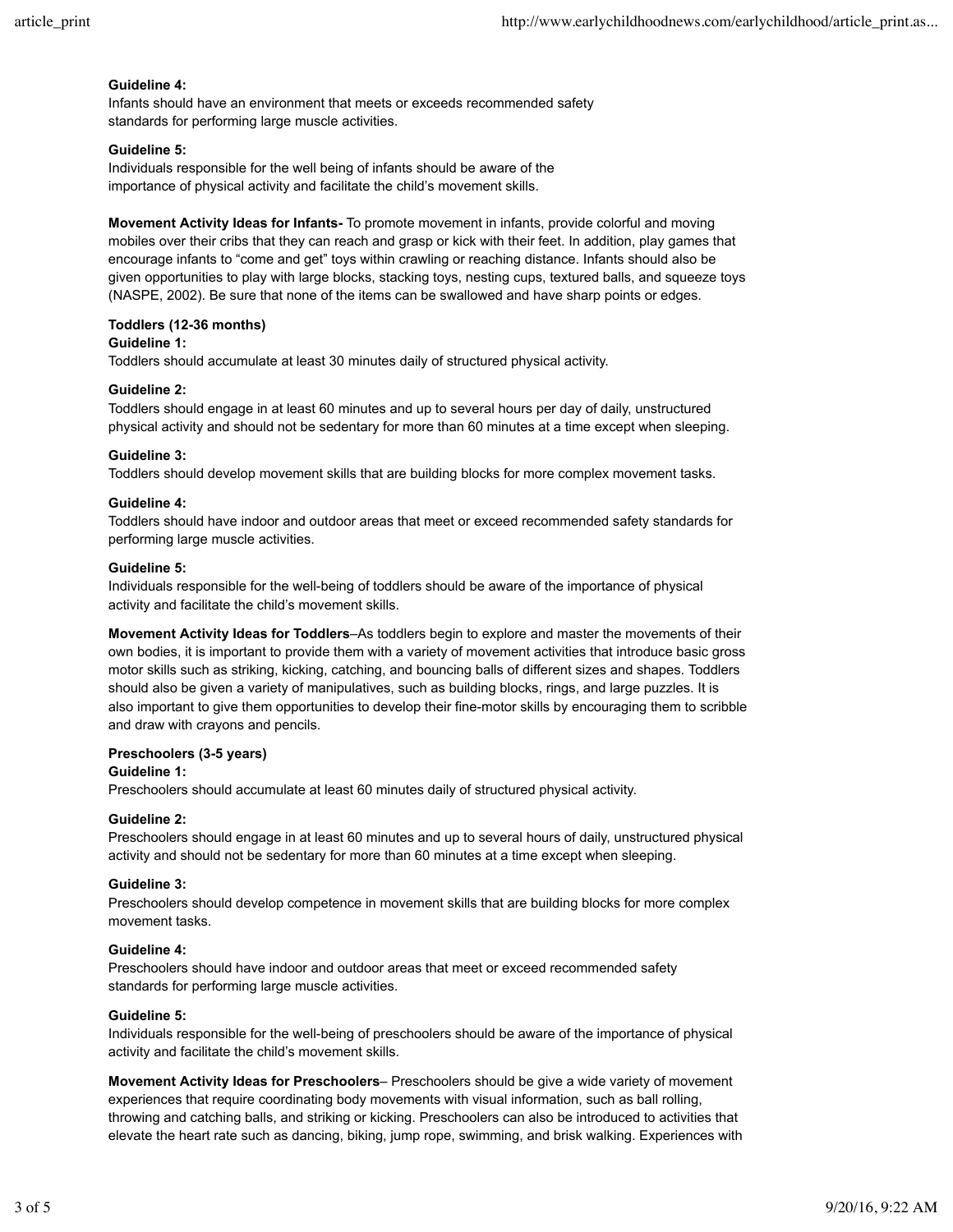outdoor play equipment stimulate movement exploration and creative play. And providing preschoolers with opportunities to draw, play musical instruments, and complete puzzles can further develop fine-motor development.

## **Conclusion**

In addition to developing the motor system and laying the foundation for a positive attitude about physical activity, early childhood programs are finding that movement is a very effective learning medium for the young child. Through the use of movement experiences, educators can stimulate problem-solving abilities, critical thinking, and reinforce a variety of academic concepts. As interpreted from the work of Robert Sylwester (1995), author of *A Celebration of Neurons*, such experiences aid learning and retention by creating a multidimensional mental model of the experience. This is a concept that is certainly not new, but unfortunately appears to have had little impact in early childhood programming.

## **References**

Begley, S., (Spring/Summer 1997). How to build a baby's brain. *Newsweek Special Issue*.

Chugani, H.T. (1998). A critical period of brain development: Studies of cerebral glucose utilization with PET. *Preventive Medicine*, 27, 184-188.

Coveney, P., & Highfield, R. (1995). *Frontiers of complexity: The search for order in a chaotic world*. New York: Fawcett Columbine.

Diamond, M., & Hopson, J. (1998). *Magic trees of the mind: How to nurture your child's intelligence, creativity, and healthy emotions from birth through adolescence*. New York: Dutton.

Fischer, K.W., & Rose, S.P. (1998). Growth cycles of brain and mind. *Educational Leadership*, 56 (3), 56-60.

Greenough, W. T., & Black, J. E. (1992). Induction of brain structure by experience: Substrates for cognitive development. In M. Gunnar & C. Nelson (Eds.), Minnesota Symposia on Child Psychology. Vol. 24, *Developmental Behavioral Neuroscience* (p. 155-200).

Jones, T., & Greenough, W. T. (1996). Ultrastructural evidence for increased contact between astrocytes and synapses in rats reared in a complex environment. *Neurobiology of Learning & Memory*, 65 (1), 48-56.

Kempermann, G., & Gage, F. H. (1999). New nerve cell for the adult brain. *Scientific American*, May, 48-53.

Nash, M. (1997, February 3). Fertile minds. *Time*, 149, 49-56.

National Association for Sport and Physical Education. (2002). *Active Start: A Statement of Physical Activity Guidelines for Children Birth to Five Years*. Reston, VA: NASPE.

Shatz, C. (1992). The developing brain. *Scientific American*. September, 3-9.

Sylwester, R. (1995). *A celebration of neurons: An educator's guide to the human brain*. Alexandria, VA: ASCD.

## **Additional Resources**

A variety of excellent resources are available that can help a teacher develop a movement-based learning program. Here are just a few:

## **Educational Activities, Inc.**

800-645-3739 www.edact.com Features CDs and audiocassettes from Hap Palmer, Ella Jenkins, Greg & Steve, and many other children's recording artists.

## **Kimbo Educational**

800-631-2187 www.kimboed.com Features movements CDs and audiocassettes such as *Dance Party Fun!, A World of Parachute Play*, *Good Morning Exercises for Kids*, and much more.

## **Delmar Publishers**

800-477-3692 www.earlychilded.delmar.com *Moving & Learning series* by Rae Pica